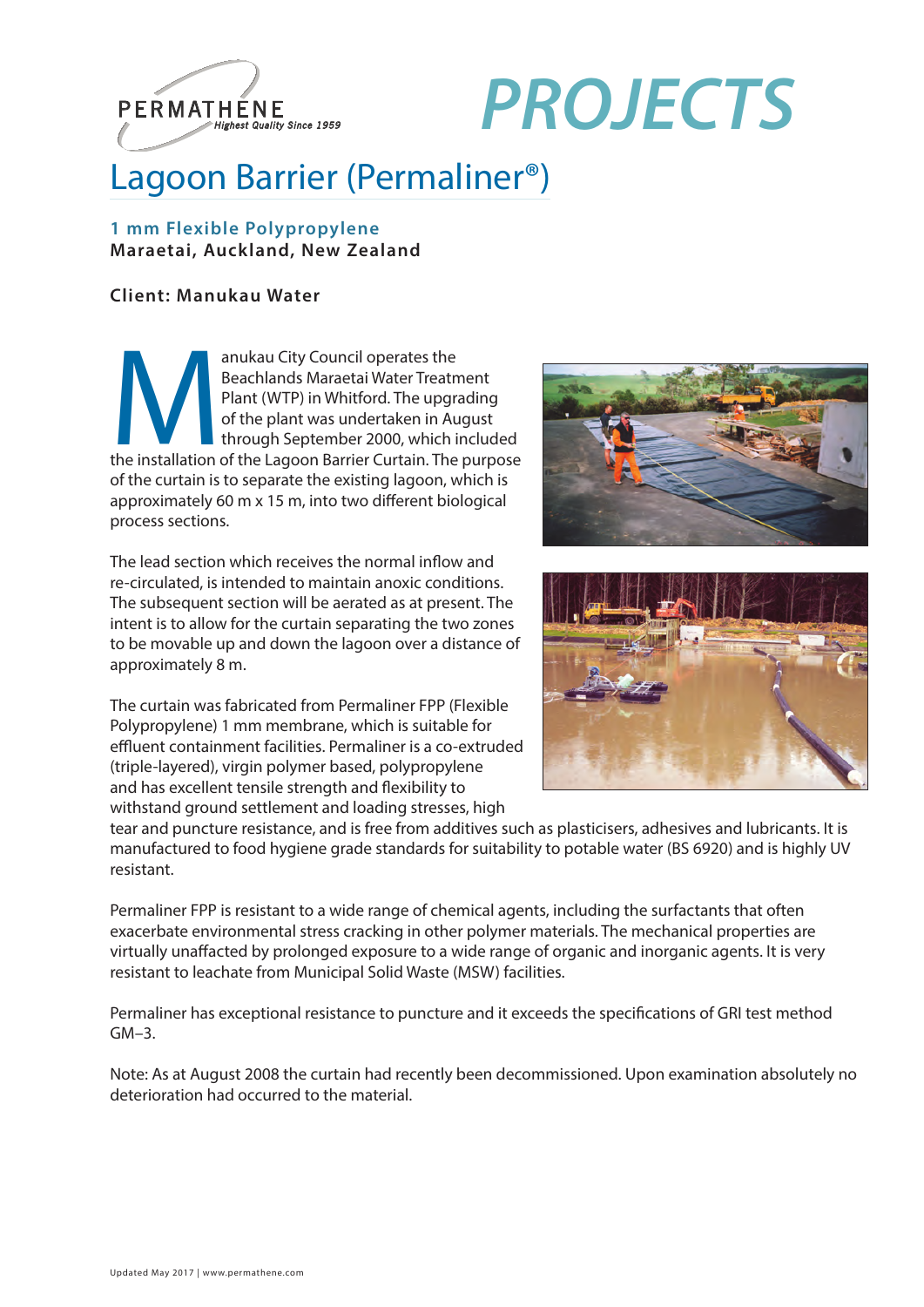

# *Highest Quality Since 1959 PROJECTS*

## Silt Curtain

#### **Floating silt barrier Marine construction, Waiheke Island Client: Auckland City**

ennedy's point Waiheke Island is a bay used by<br>ferry's carrying people and vehicle's from Bucklands<br>Beach and Auckland central to the Island. Due to<br>the exposed nature of the bay the ferry's dock at,<br>Auckland city planned ennedy's point Waiheke Island is a bay used by ferry's carrying people and vehicle's from Bucklands Beach and Auckland central to the Island. Due to the exposed nature of the bay the ferry's dock at, Auckland city planned for a new breakwater to be at Kennedy's point, for smooth loading and unloading of people and vehicles.

The plans called for the creation of a breakwater to extend 180 m from the shore to a depth of almost 4m. The method adopted was for large armor rock to built up to a sufficient level, in this case about 2 m above high tide mark, thus providing shelter from incoming waves.





Due to the sensitive environment of Auckland's Hauraki Gulf, a

popular destination for tourists, pleasure boaters and fishermen, Auckland City council was very conscious about protecting the sensitive marine ecosystem which Waiheke Island plays a major part in.

This large breakwater was made from rock placed on the sea floor to build up the structure and it was clear that this would create a lot of silt which is a potential killer for marine organisms.

It was determined that before any works could begin the entire site had to be screened by a dedicated floating silt screen, which would hang vertically stopping any silt from leaving the construction zone.

As this is one of the first projects in New Zealand that a dedicated floating silt screen had actually been specified, Permathene was approached as a leading Civil and environmental engineering supplier to offer solutions for this problem.

Permathene supplied a dedicated floating silt screen made from the highest quality products. This screen consisted of a 300mm floatation device sealed in a PVC sleeve, the silt screen itself is made from a mono-filament woven geotextile, with openings small enough to trap silt, but also allowing water to pass through the screen. The whole fence was held in place with anchor ropes tied to weights sitting on the sea floor. The screen its self extended over 3m from the surface of the water.

Monofilament is a superiour fabric because typical woven fabrics that are slightly cheaper in general have a far lower flow rate, or sacrifices filtration. The monofilament traps any silt (in this case any particles larger than .4mm) and additionally allows normal flow of tides and current.

This type of screen can be manufactured in almost any lengths and floatation devices also can be modified for varying waters, ie. Lakes, rivers and open seas.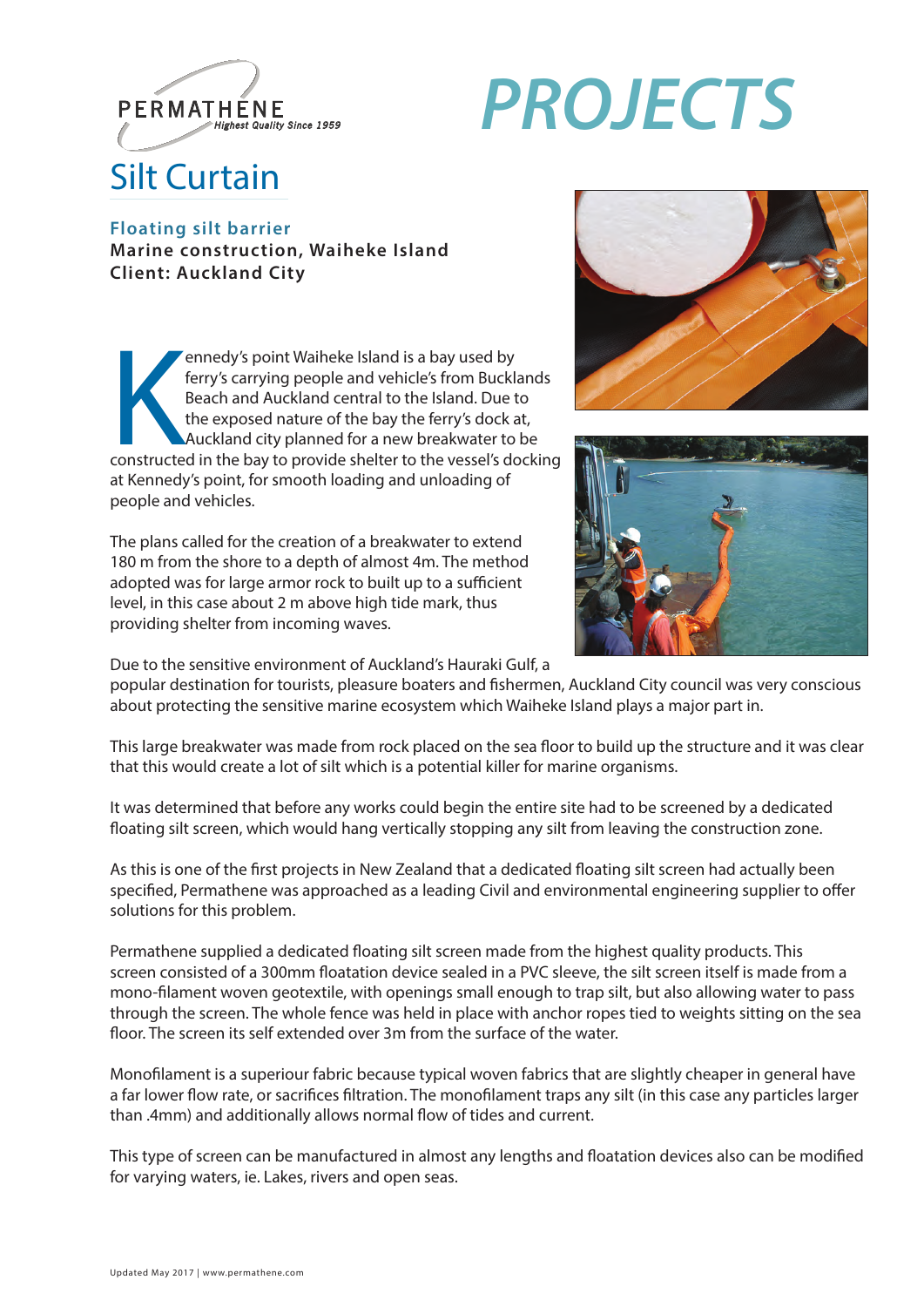

# Earth Solutions *PROJECTS*

### Floating Baffle Curtains / Storage Pond Liner

#### **Waste Water Treatment Plant Upgrade Ngaruawahia, New Zealand**

#### **Client: Spartan Construction / Waikato District Council Date: March 2009**

The Ngaruawahia Waste Water Treatment Plant<br>receives domestic wastewater from several towns for<br>treatment. Upgrading of the plant required that the<br>flow of wastewater into the plant was never disrupt<br>and that the quality o he Ngaruawahia Waste Water Treatment Plant receives domestic wastewater from several towns for treatment. Upgrading of the plant required that the flow of wastewater into the plant was never disrupted and that the quality of the water leaving the plant of the plant upgrade included the removal of sludge and other deposits from the sewage treatment pond. This sludge had to be dewatered and the dried residue permanently deposited in designated areas of the treatment plant's wetlands. A temporary de-watering pond was commissioned for this part of



the project and Permathene supplied 3,250 m² of Permaliner 0.5mm Flexible Polypropylene for the lining of the excavation. This liner was factory fabricated in three separate panels which were welded together on-site at the time of installation. Dewatered sludge was placed in this area at the primary stage of the dewatering process.

Six new floating baffle curtain walls were fabricated by Permathene and installed in the recently desludged treatment pond. Installation of these baffle curtains allowed for the creation of an extended flow path through the pond thus separating the area into one facultative and four maturation zones. Baffles 1, 2, 5, and 6 were fabricated with a range of square openings which allowed for a controlled water flow throughout the four maturation zones. This work significantly improved the performance of the treatment pond and prepared the pond for future upgrades. The six baffles with a total length 730m were fabricated in standard 30m long units. The baffles had secondary skirts installed on the slope units, allowing for complete contact with the concrete wave band and therefore reducing any short circuiting of the water.

Construction of maturation zones inside the existing pond required that the baffles be connected at the correct angles. This included 3 "T" connections and one complex Cross-Connection. The baffles were connected to each other and to the shore anchors via SS high tension cable. At this stage the required shape of the maturation cells was formed. The task of creating a water tight seal of the baffles at the cross and T connections was achieved by bringing together additional flaps previously installed to the end of each unit. The cross-connections were later secured by the installation of cross-anchors (short mooring lines 4m long connected to heavy concrete weights on the pond's floor). The positions of the baffles in the pond are determined by fixed anchor points, cross anchors and wooden poles left in the ponds from previous installations and designed to accommodate the pond's water level variation. Permathene engineers provided support during the design and installation process.

The total length of the baffle curtain system is 787 meters and currently is probably the longest floating geosynthetic baffle curtain system used in wastewater applications in New Zealand. To date, Permathene Ltd have manufactured and supplied over 5 kilometres of baffle curtains to various sites in New Zealand, Australia, and the Pacific Islands.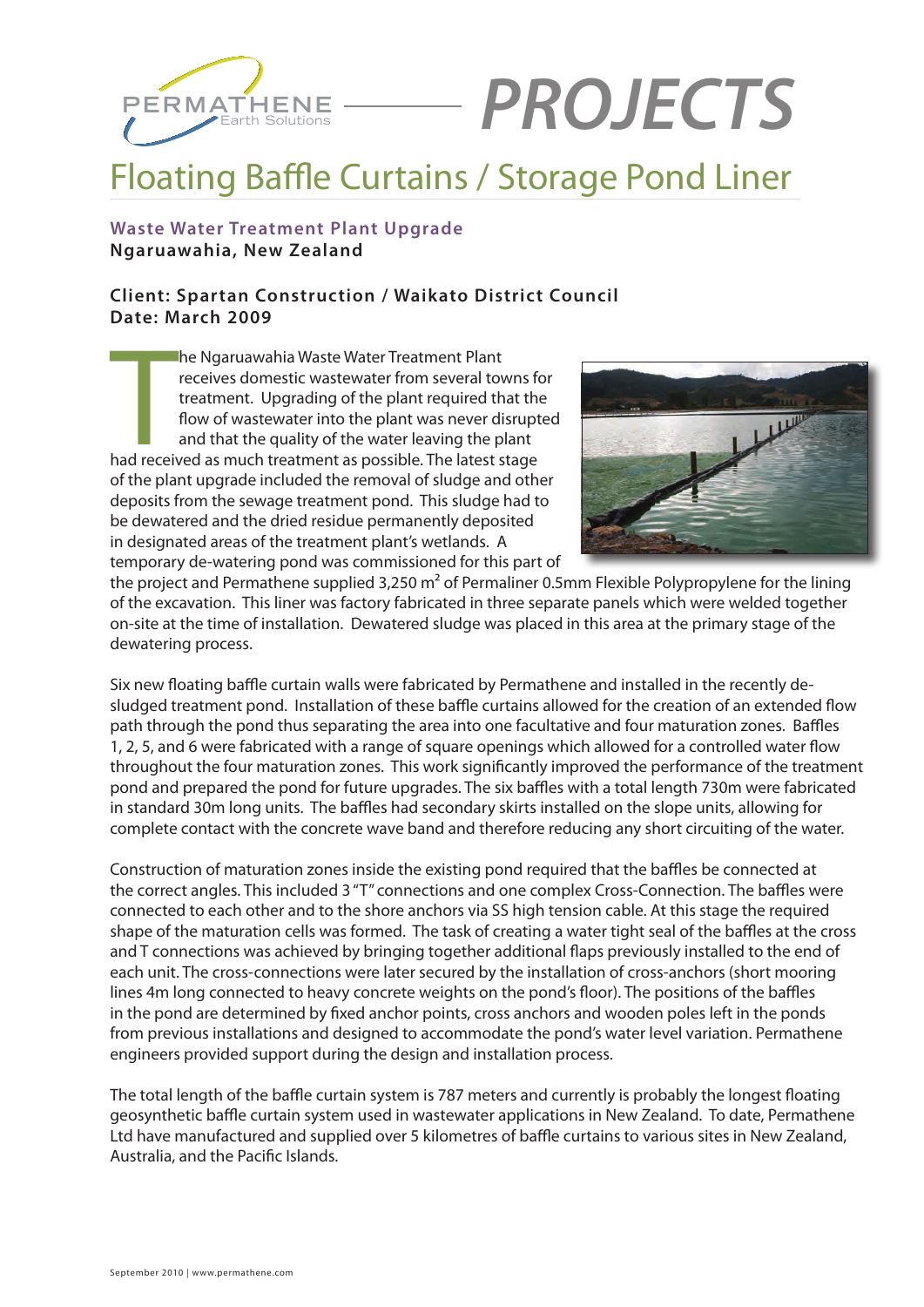

# **PROJECTS**

## Floating Baffle Curtains

#### **Waste Water Treatment Plant Upgrade Te Kuiti, New Zealand**

#### **Client: Waitomo District Council Date: May 2013**

n October 2011 the Waitomo Disrtict Council<br>issued tender documents for the \$7.59m<br>upgrade of the Te Kuiti Waste Water Treatmer<br>Plant. As the central part of the Activated<br>Sludge Reactor, the Anaerobic Zone was to b<br>separa n October 2011 the Waitomo Disrtict Council issued tender documents for the \$7.59m upgrade of the Te Kuiti Waste Water Treatment Plant. As the central part of the Activated Sludge Reactor, the Anaerobic Zone was to be of a circular scrim reinforced Polypropylene curtain. Spartan Construction was awarded the Civil Works section of the upgrade and Permathene Ltd was subcontracted to fabricate and install the floating curtain.

The curtain requirements as set out by Opus International Consultants called for a fabrication made from 1mm (minimum) thick membrane



and installed as one continuous length around the anaerobic zone perimeter which was defined by the installation of seven 200 SED piles. The curtain would follow the water level in the pond by floating up and down these piles by means of HDPE rings attached to the ends of seven PVC 150mm floatation pipes welded into hems at the top of the unit.

The hems were fabricated with a double layer of membrane in order to give extra protection against the effects of UV for this exposed portion of the curtain. Ballast was achieved by the incorporation of 150mm diameter sand filled socks in welded hems at the base of the curtain. Total length of the curtain was 32m with an overall depth of 3.5m and the membrane supplied was 1.2mm in thickness. Five transfer openings with reinforced edges were situated vertically in one section of the curtain.

The factory fabricated unit was shipped to site along with the floatation pipes and ballast socks which were fitted after the membrane was placed in position. Once the floatation pipes and HDPE rings were attached the curtain was temporarily hoisted to the top of the posts by means of pulleys and the ends overlapped and welded together. Installation was completed in two days.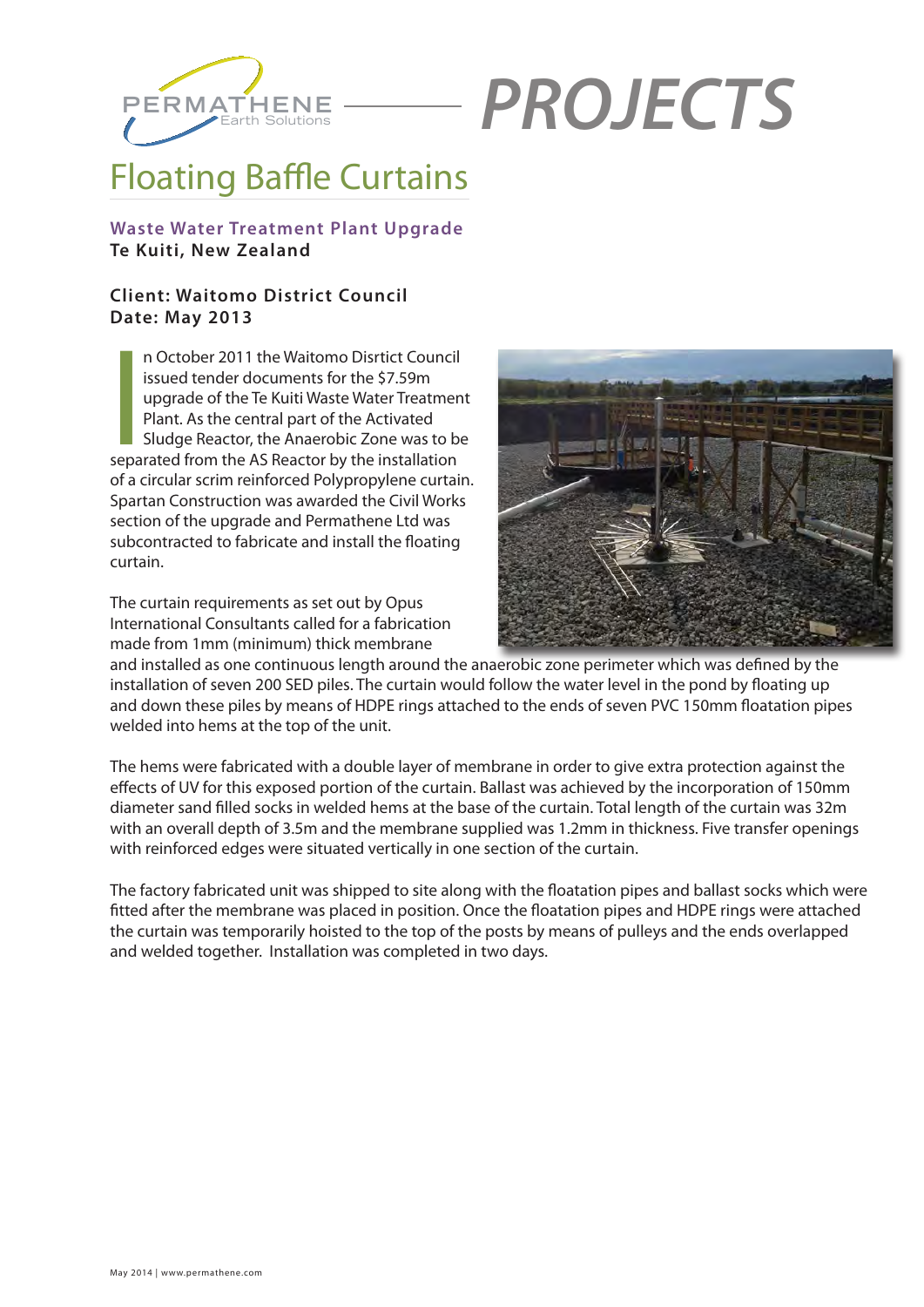## **BAFFLE CURTAINS**



### BAFFLE CURTAIN PROJECTS LGL Gold Silt Barrier

Lihir Island, Papua New Guinea

Project Scope: 600 lm of Floating Silt Curtains

Completed: 2010

Project Type: **Mining Operations Silt Barrier** 

**Customer:** 

Lihir Services Australia Pty / **LGL Gold** 

#### Contractor:

Lihir Services Australia Pty Ltd



Permathene Limited 404 Rosebank Road PO Box 71 015 Avondale, Auckland 1348

Phone: +64 (0) 9 968 8888 Fax: +64 (0) 9 968 8890 www.permathene.com



LGL Gold are the operators of a gold mine on Lihir Island, New Ireland Province in Papua New Guinea.

The company made a request to Permathene to fabricate 600m of floating silt barrier to protect the marine environment from the silt created by their on-shore operations.

The curtain's depth varied from 1.5m in the shallow areas to 3m in places.

Buoyancy elements were made from 300mm round polystyrene logs enclosed in low-density polyethylene tube weld-sealed inside 1mm Permaliner Flexible Polypropylene sleeves.

A double-ballast system was utilized for tidal selfadjustment of the silt barrier. A 10mm galvanized chain was sewn in the seams along the bottom of the each of the curtain's two skirts.

Syntex GNP non-woven geotextile skirts were welded to the Flexible Polypropylene floatation tube making for a durable and efficient silt curtain

- Permathene Baffle Curtains
- Turbidity Barriers
- Potable Water Reservoirs
- Silt Control Baffles
- Debris Collection / Control
- Sediment Control
- Stormwater ponds
- Oil / pollution booms

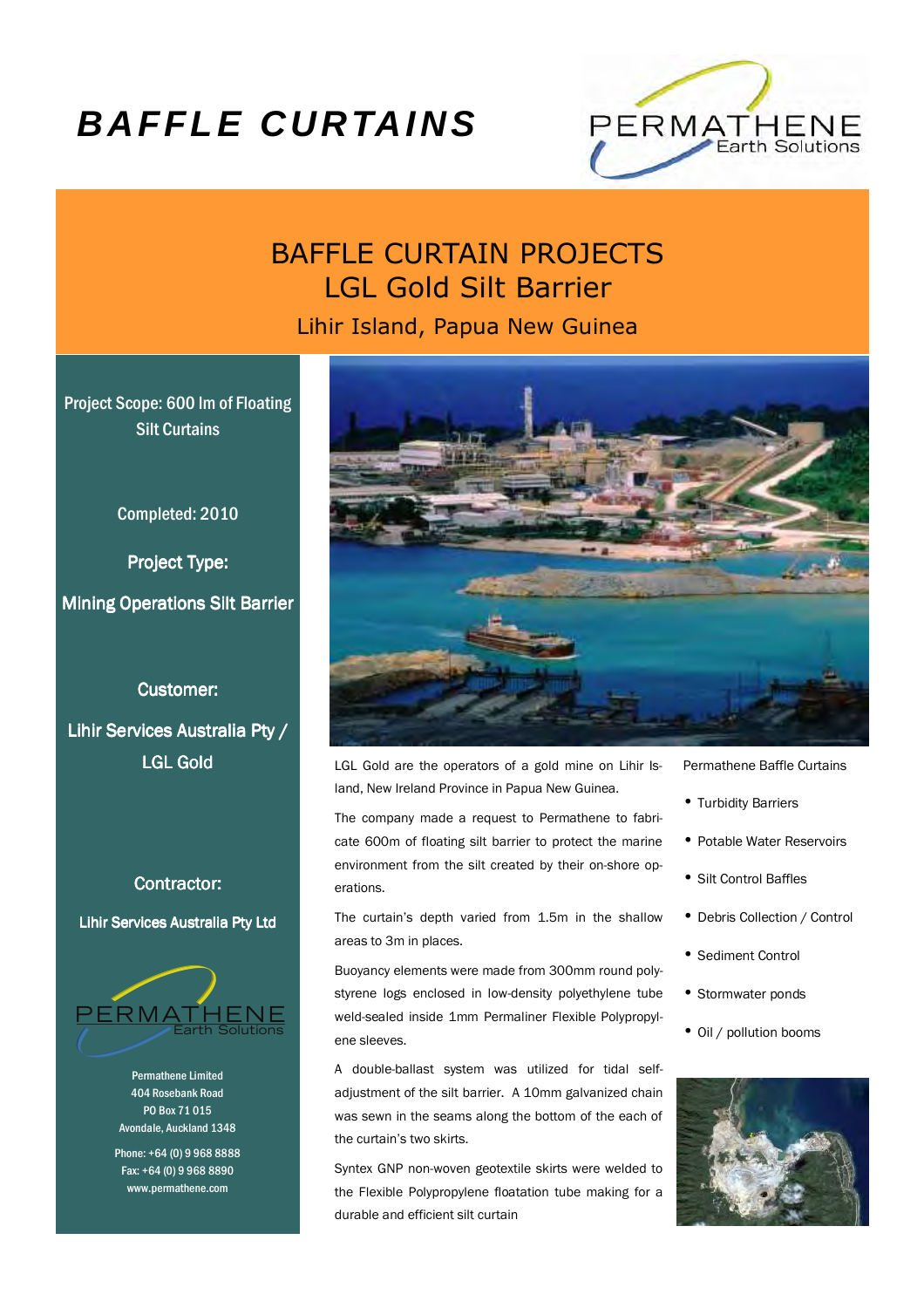## **BAFFLE CURTAINS**



### BAFFLE CURTAIN PROJECTS Porangahau WWTP

Hawkes Bay, New Zealand

Project Size: 3 baffle curtains up to 1.8 m deep with combined length 45 m

Completed: 2010

Project Type: Waste Water Treatment Plant **Turbidity Barriers** 

Customer:

Hawkes Bay DC

Contractor:

Infracon Ltd

Consultant:

Opus International Consultants Ltd



Permathene Limited 404 Rosebank Road PO Box 71 015 Avondale, Auckland 1348

Phone: +64 (0) 9 968 8888 Fax: +64 (0) 9 968 8890 www.permathene.com



Porangahau WWTP installed three baffle curtains—one turbidity barrier to lengthen the water passage through the oxidation pond, one cut-off (shore to shore) baffle curtain with an opening to create a small maturation area around the pond's outlet, and one 4m long inlet screen

The curtains were installed in two stages, the objective being the increase of the plant's productivity for the small coastal community of Porangahau and Te Paerahi.

The pond is located in a strong wind zone, so even for these small curtains heavy M8 316 stainless steel flexible cable was used for the tensioning and mooring lines.

Permathene Baffle Curtains

- Turbidity Barriers
- Potable Water Reservoirs
- Silt Control Baffles
- Debris Collection / Control
- Sediment Control
- Stormwater ponds
- Oil / pollution booms